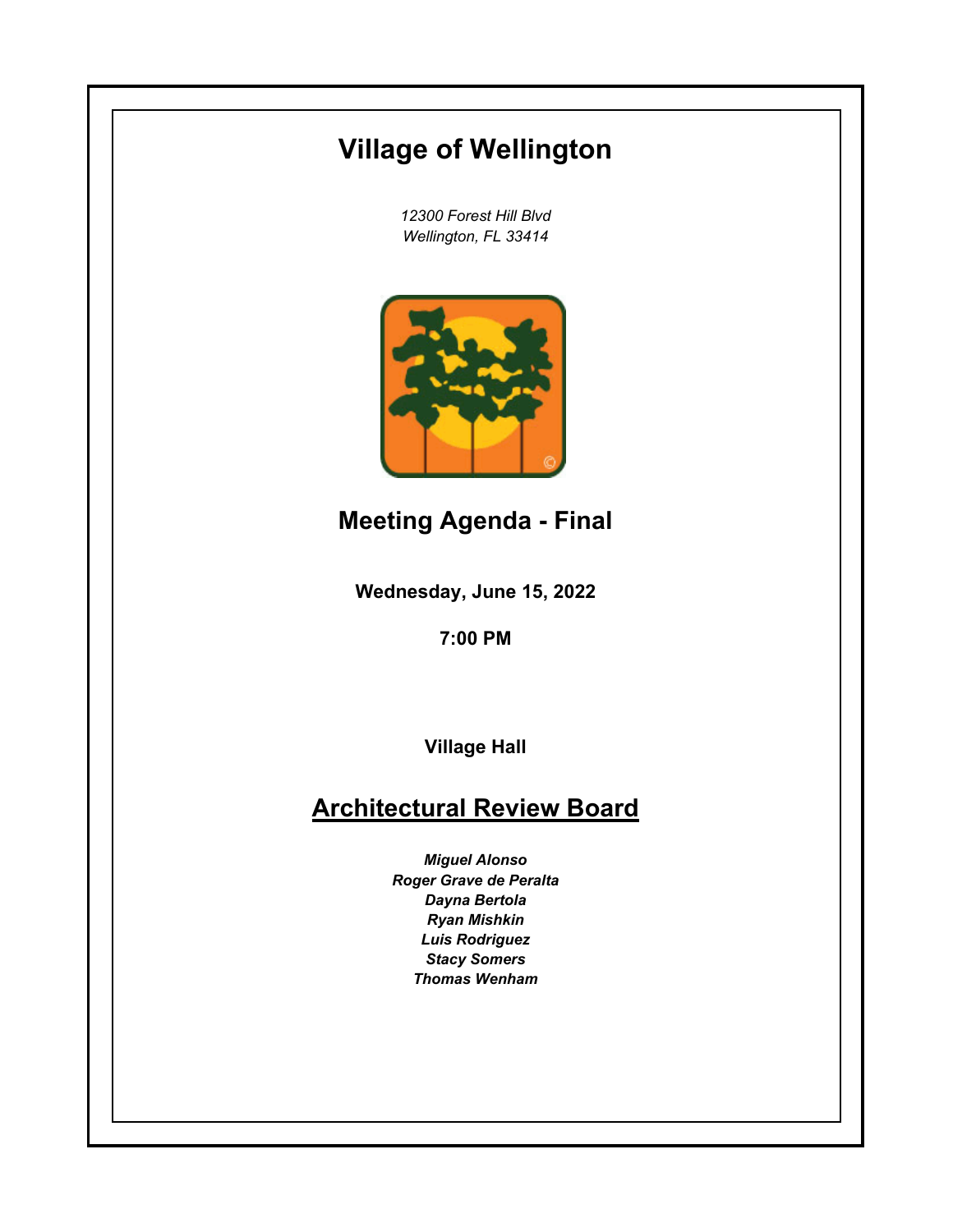#### **I. CALL TO ORDER**

### **II. REMARKS BY CHAIRMAN**

### **III. PLEDGE OF ALLEGIANCE**

## **IV. APPROVAL OF MINUTES**

[ARB-254](http://wellington.legistar.com/gateway.aspx?m=l&id=/matter.aspx?key=12330) Approval of the May 18, 2022 Architectural Review Board Meeting Minutes *Attachments:* [May 18, 2022 ARB Meeting Minutes](http://Wellington.legistar.com/gateway.aspx?M=F&ID=27a6a3ec-e98e-403f-80ae-16b9d0b7173c.docx)

## **V. ADDITIONS/DELETIONS/REORDERING OF AGENDA**

#### **VI. SWEARING IN OF SPEAKERS**

## **VII. EX-PARTE COMMUNICATION**

### **VIII. OLD BUSINESS**

- [ARB-239](http://wellington.legistar.com/gateway.aspx?m=l&id=/matter.aspx?key=12159) Petition 2022-0005 ARB Equiline Window Signs with Technical Deviations
	- [2022-0005 ARB Equiline Staff Report](http://Wellington.legistar.com/gateway.aspx?M=F&ID=3bbbcce6-0ef1-470e-b153-4f3505583f46.docx) [Exhibit A - Current Site Conditions](http://Wellington.legistar.com/gateway.aspx?M=F&ID=f9dc9693-f9c5-41fc-8cf4-0d07efacd5dc.docx) [Exhibit B - Window Signage](http://Wellington.legistar.com/gateway.aspx?M=F&ID=e752f13c-6ee9-49b6-a237-3361b0ff47bc.docx) [Exhibit C - Previous Window Signage](http://Wellington.legistar.com/gateway.aspx?M=F&ID=a554e262-1cd3-4605-89f3-8a5327222ce3.docx) **[Exhibit D - Justification Statement](http://Wellington.legistar.com/gateway.aspx?M=F&ID=5cb67892-20bc-4b3d-9c68-fe8f897f4c40.pdf)** *Attachments:*
- [ARB-242](http://wellington.legistar.com/gateway.aspx?m=l&id=/matter.aspx?key=12162) Petition 2022-0010 ARB Crunch Fitness Elevations and Signage

[2022-0010 ARB Crunch Fitness](http://Wellington.legistar.com/gateway.aspx?M=F&ID=e7165427-da81-43af-b650-18befaf4dfb8.docx) [Exhibit A - Site Plan](http://Wellington.legistar.com/gateway.aspx?M=F&ID=58154c9b-5a4d-4cb7-970f-fc8ad71b7f7d.pdf) [Exhibit B - Master Sign Plan](http://Wellington.legistar.com/gateway.aspx?M=F&ID=57ab67ee-0131-425a-9afd-f8a9eee22982.pdf) [Exhibit C - Existing Site Conditions](http://Wellington.legistar.com/gateway.aspx?M=F&ID=4a8e3614-52f5-4793-90b2-44ccac690f22.docx) [Exhibit D - Proposed Elevations and Signage](http://Wellington.legistar.com/gateway.aspx?M=F&ID=0a333b43-8f13-4d6f-83d7-8990e2a0ecd9.pdf) **[Exhibit E - Justification Statement](http://Wellington.legistar.com/gateway.aspx?M=F&ID=a921b2ff-42c3-4dcb-a7da-6e571345196c.pdf)** *Attachments:*

## **IX. NEW BUSINESS**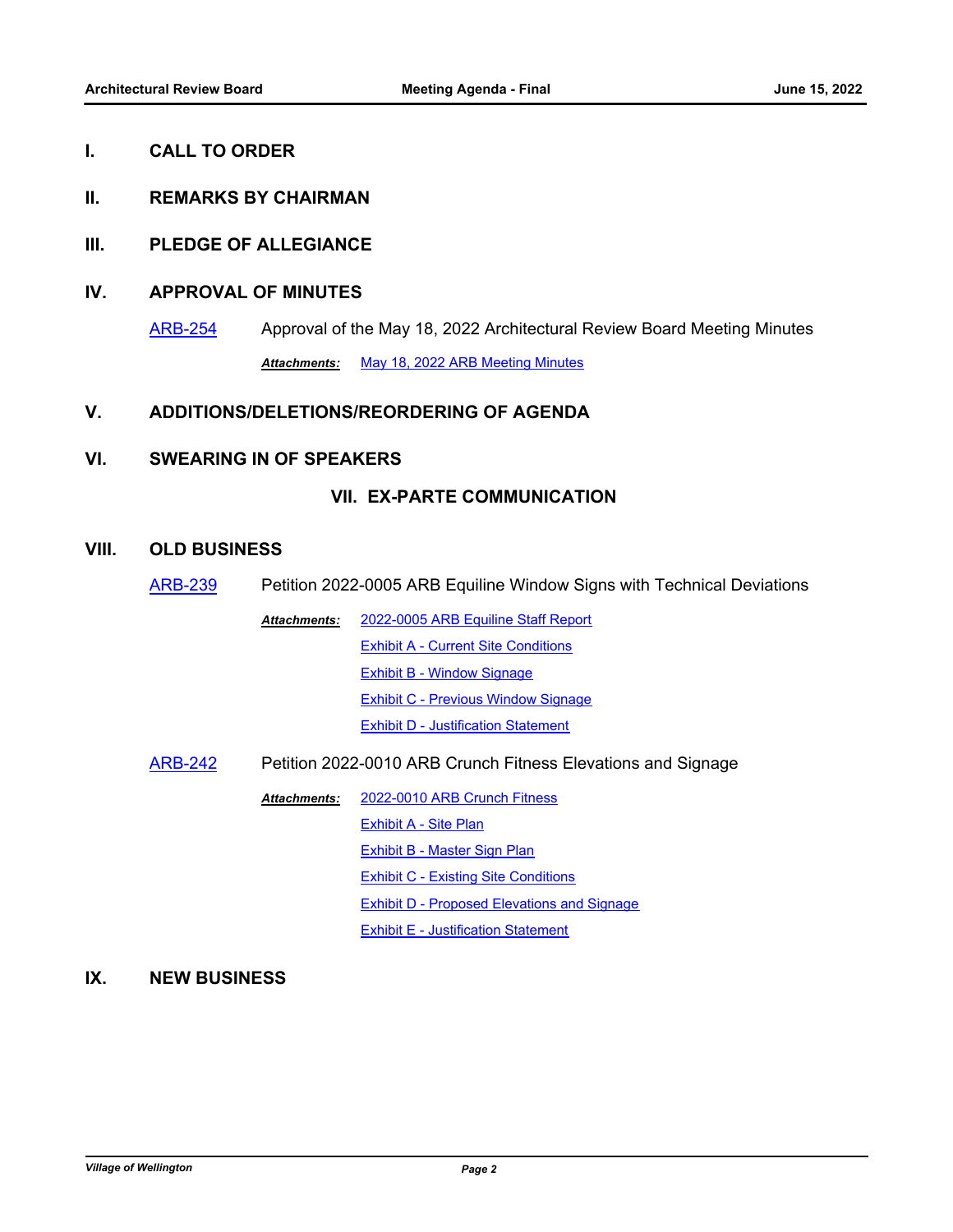| <b>ARB-250</b> | Petition 2022-0012-ARB Chili's Restaurant at Wellington Green MUPD F                                       |                                                                             |
|----------------|------------------------------------------------------------------------------------------------------------|-----------------------------------------------------------------------------|
|                | <b>Attachments:</b>                                                                                        | <b>Staff Report</b>                                                         |
|                |                                                                                                            | <b>Exhibit A - Proposed Color and Material Palette</b>                      |
|                |                                                                                                            | <b>Exhibit B - Proposed Color and Material Scheme Renderings Elevations</b> |
|                |                                                                                                            | <b>Exhibit C - Applicant Justification Statement</b>                        |
| <b>ARB-251</b> | Petition 2022-0015 ARB Sleep Number at Wellington Green MUPD F<br><b>Signage with Technical Deviations</b> |                                                                             |
|                | Attachments:                                                                                               | <b>Staff Report</b>                                                         |
|                |                                                                                                            | <b>Exhibit A - Proposed Wall Signs</b>                                      |
|                |                                                                                                            | <b>Exhibit B - Applicant Justification Statement</b>                        |
| <b>ARB-252</b> | Petition 2022-0017 ARB Benihana Restaurant (Existing Cheddar's<br>Building)                                |                                                                             |
|                | <b>Attachments:</b>                                                                                        | <b>Staff Report</b>                                                         |
|                |                                                                                                            | <b>Exhibit A - Approved Cheddars Site Plan</b>                              |
|                |                                                                                                            | <b>Exhibit B - Proposed Renderings Elevations</b>                           |
|                |                                                                                                            | <b>Exhibit C - Proposed Color and Material Palette</b>                      |
|                |                                                                                                            | <b>Exhibit D - Site Amenities</b>                                           |
|                |                                                                                                            | <b>Exhibit E - Proposed Signs</b>                                           |
|                |                                                                                                            | <b>Exhibit F - Applicant Justification Statement</b>                        |
| <b>ARB-249</b> | Petition 2022-0019 ARB 2257 Seaford Drive Alternative Fence Design                                         |                                                                             |
|                | <b>Attachments:</b>                                                                                        | 2022-0019 ARB 2257 Seaford Drive                                            |
|                |                                                                                                            | <b>Exhibit A - Existing Site Conditions</b>                                 |
|                |                                                                                                            | <b>Exhibit B - Survey</b>                                                   |
|                |                                                                                                            | <b>Exhibit C - Proposed Fence Design</b>                                    |
|                |                                                                                                            | <b>Exhibit D - Justification Statement</b>                                  |
|                |                                                                                                            |                                                                             |

# **X. PRESENTATIONS**

[ARB-253](http://wellington.legistar.com/gateway.aspx?m=l&id=/matter.aspx?key=12325) Lazy Dog Restaurant at Lotis Wellington (Building 2) Informal Review

*Attachments:* [Lazy Dog Exhibit](http://Wellington.legistar.com/gateway.aspx?M=F&ID=d96e1d6f-f7d7-42c2-a9de-e0974be514f4.pdf)

# **XI. COMMENTS FROM THE PUBLIC**

- **XII. COMMENTS FROM STAFF**
- **XIII. COMMENTS FROM THE BOARD**